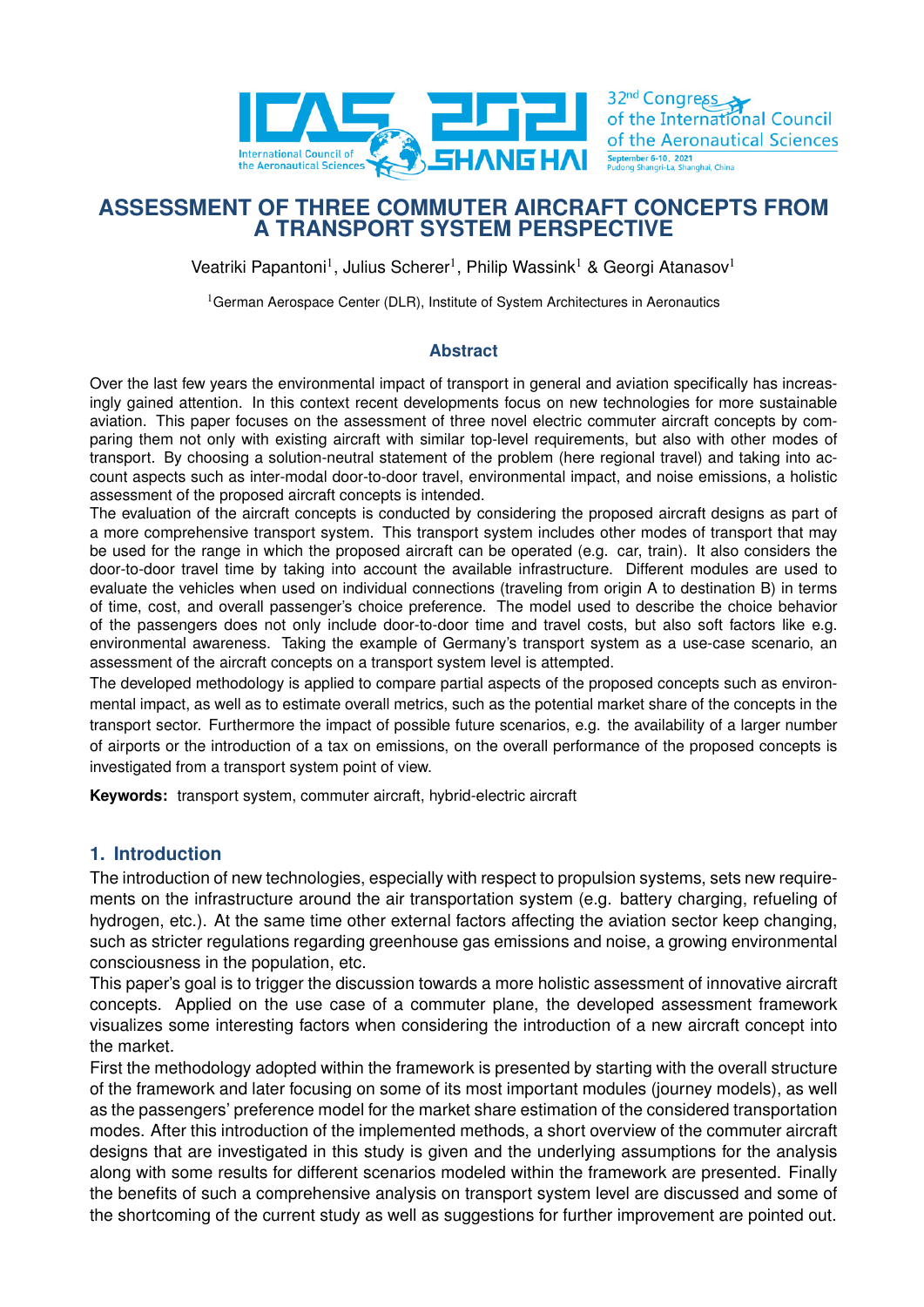### **2. Methodology**

In order to be able to describe different aircraft concepts as part of a more comprehensive transportation system and to analyze different aspects of this system from various perspectives, a framework named *overall System Analysis of Aircraft Designs (oSAAD)* has been developed at the Institute of System Architectures in Aeronautics of the German Aerospace Center (DLR). The goal of this Python-based framework is to allow rough but comprehensive evaluations of different aircraft concepts. It focuses not only on parameters that are usually considered in aircraft design, such as the resulting direct operating costs of the aircraft, but also on other factors such as the comparison to other modes of transport, which is important from a passenger's perspective and influences the competitiveness of the aircraft on the transport market. Another important feature of the framework is the possibility to evaluate the system under different prospective assumptions regarding possible future developments in the field of transportation and to propagate their impact throughout the modeled system.

### 2.1 The framework structure

The overall structure of the analysis framework is depicted in Figure [1](#page-1-0) in form of an eXtended Design Structure Matrix (XDSM) diagram [\[1\]](#page-12-0). The green rectangles represent analysis blocks, while the white and gray parallelograms on the vertical axes show the inputs of the analysis block and the parallelograms on the horizontal axes are the outputs. The numbers indicate the execution sequence of the analysis. As seen in the diagram a design of experiments (DOE) can be executed over a network of cities that is given to the framework as an input. This way an iteration over all the combinations of origin and destination (OD) cities can be performed to calculate the attributes of the journeys with different modes of transport (e.g. journey cost, time, energy, emissions) and subsequently estimate their respective market shares. The inputs include data and assumptions with respect to the underlying economics (e.g. labor costs, fuel prices, etc.) and mobility characteristics (e.g. vehicle load factors, road detour factors, connection frequencies, etc.) as well as models of different vehicles. In order to take into account the entire door-to-door journeys, modules describing the access and egress trips to and from the "main" vehicle of the journeys are included in the framework. Further details regarding the analysis modules are given in the following sections.

<span id="page-1-0"></span>

Figure 1 – Structure of the framework oSAAD.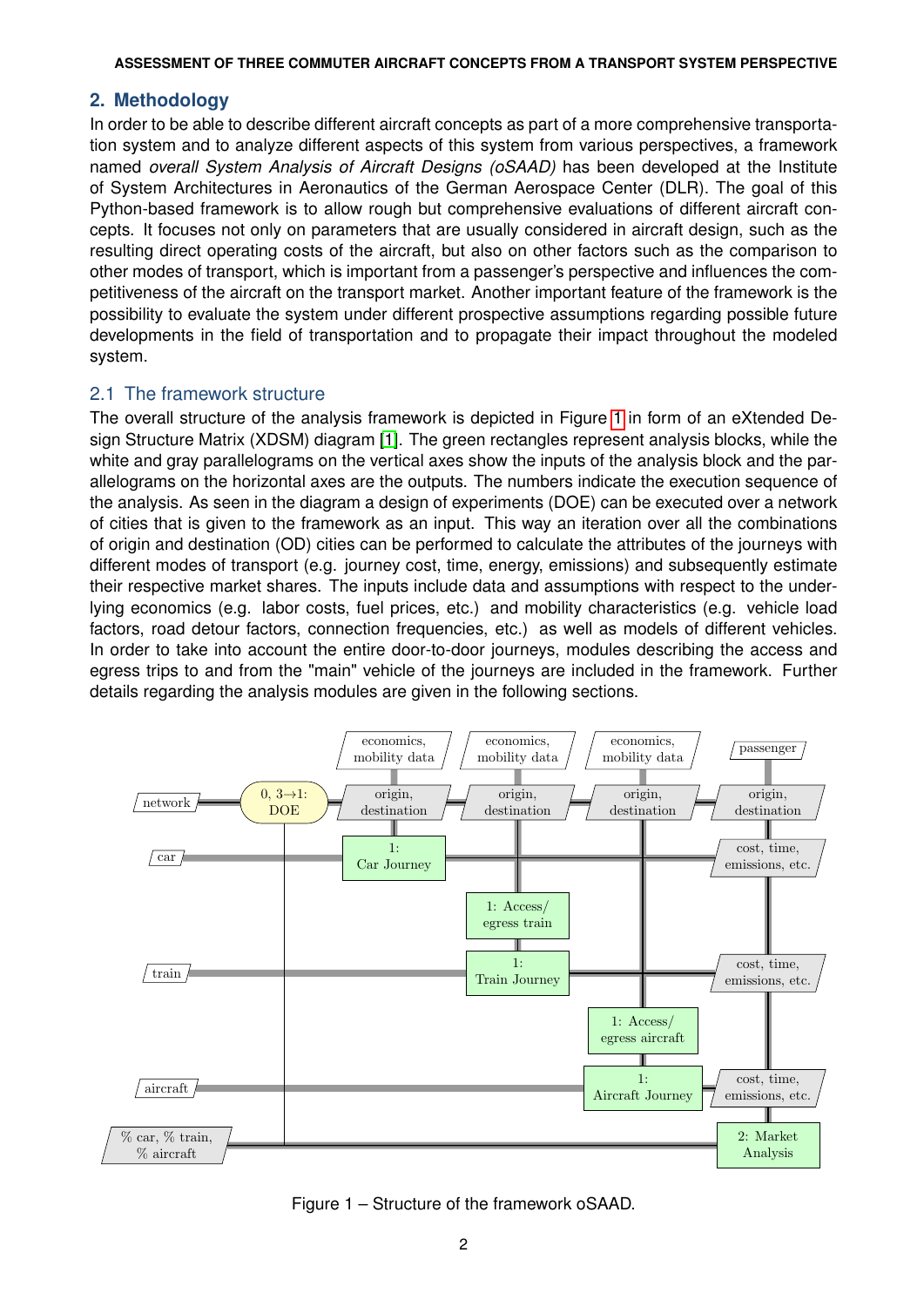## 2.2 Journey modeling

As already mentioned above, the simulation framework assumes different modes of transport for the door-to-door trips. In this analysis a comparison is being made for three different types of vehicles: a car, a train, and the commuter aircraft. The comparison of the modes is based on the following attributes: the travel time, the travel cost, the amount of fuel and/or electric energy consumed during the journey, and the amount of greenhouse gases emitted measured in  $CO<sub>2</sub>$  equivalents. The cities are modeled as circular discs with a radius determined from the known area of each city. For the analysis presented here, the case of Germany and its transportation system is taken as a basis for simulation. The flexibility and modularity of the framework allows however for a substitution of the used models and their parameters with different ones.

## *2.2.1 Car journey*

The car journey is divided into two parts: the distance covered within the cities of origin and destination, and the distance covered on the highway in between. The highway part is assumed to start at the edge of each city. In order to consider the randomness of the points of origin and destination within the corresponding cities, the first moment of the geometric probability function describing the distance between a random point inside the disk's area and a point on the disks edge is calculated [\[2\]](#page-12-1). The distance covered on a highway is calculated by subtracting the radii of the cities of origin and destination from the great-circle distance between the coordinates of the city centers. Both the highway as well as the inner city distances are calculated by a detour factor in order to get the actual road distances. The detour factor is determined by averaging data collected using Google Maps for various connections within Germany.

The average speed within cities and on highways for car travel is determined similarly. The total travel time is calculated by additionally considering the recommended 15 minute break every 3 hours of driving as well as a few minutes of walking to and from the parked car. The amount of fuel/electricity consumed during the journey is derived from the average fuel/energy efficiency of the car in the city and on the highway and the respective distances. A database of average fuel/energy efficiencies of different car categories is included in the framework. Based on this data and taking into account the current prices for fuel/electricity, the cost of the car journey can be calculated. This cost does not only consider the required fuel/electric energy, but also the cost of ownership, maintenance, insurance etc., which is valid for privately owned cars as well as for rentals. Given the average load factor of cars (around 0.2, which corresponds to one passenger) the cost per person is derived. From the amount and type of fuel/electricity consumed during the journey and the corresponding emission indexes [\[3\]](#page-12-2) the well-to-wheel emissions of the journey in  $CO<sub>2</sub>$  equivalents are calculated.

## *2.2.2 Train journey*

The description of a door-to-door journey via train is divided in two parts: an access/egress trip to/from the train stations of the cities of origin and destination, and a part using the "main" vehicle of this trip, i.e. the train. The access/egress part of the journey is described in more detail in section [2.2.4.](#page-5-0) For the main part of the journey, it is assumed that a train station is located at the center of each city. This is a valid assumption for most German cities. The distance between the train stations of origin and destination is estimated by multiplying the great-circle distance of the two cities by a detour factor.

In order to estimate the duration and the cost of the main part of the trip, a small database of different train connections with their duration and ticket price was created using the website of the biggest German railway company, the Deutsche Bahn AG (www.bahn.com). The time and cost of a connection is determined through a regression analysis as a function of distance using the created database. The Deutsche Bahn also offers its own public API with the timetables of all the available train connections. However, for the sake of simplicity and in order to avoid a long response time of the software, especially for a large number of connections (because of the response time of the API), this data was not used here. For the ticket cost it is assumed that the traveler owns a BahnCard25, which offers a 25% discount on the full fare, in order to depict a compromise between the full fare and special offers or other types of fare discount.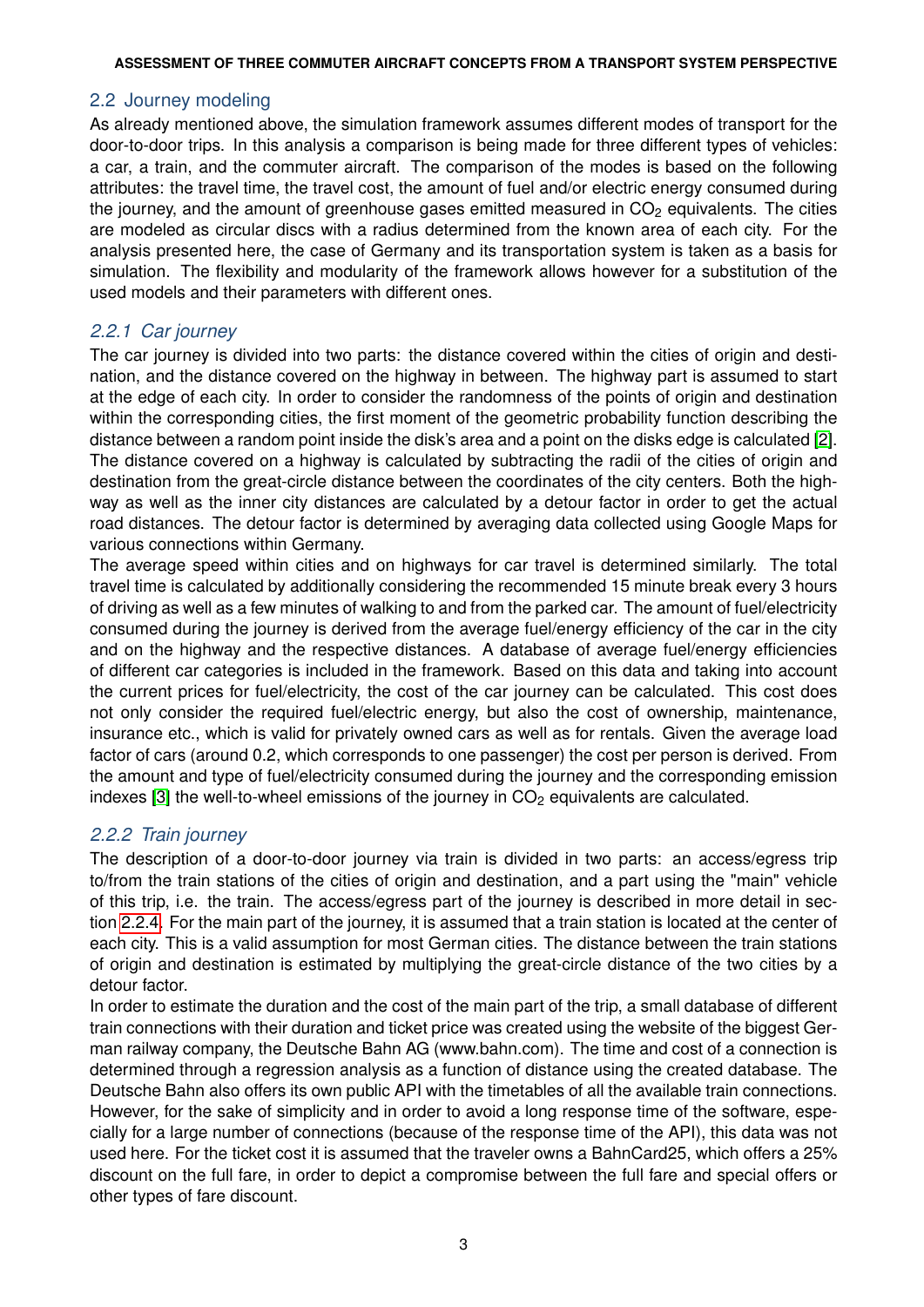Since most of the trains in Germany run on electricity (and the ones with an internal combustion engine are planned to be gradually replaced with other technologies [\[4\]](#page-12-3)) the module assumes an electric train fleet. The energy efficiency of the train journey is derived from the data given in [\[5\]](#page-12-4) and the number of operating ICE and IC type trains is found on the Deutsche Bahn website. For the sake of simplicity an averaged train is assumed independent of the actual OD pair. To determine the energy consumed for the journey per passenger, the typical load factors also given in [\[5\]](#page-12-4) are assumed. The actual electric energy needed to power the trains is calculated by additionally considering the losses of the transmission network to the train's pantograph [\[6\]](#page-12-5). The resulting well-to-wheel emissions in CO<sub>2</sub> equivalents are calculated from the emission index that corresponds to the assumed electricity mix. The data on the current mix of electricity sources in Germany is taken from the website of the German Environment Agency (Umweltbundesamt).

### *2.2.3 Aircraft journey*

Similarly to the train journey, the description of a door-to-door journey via aircraft is divided in two parts: an access/egress trip to/from the airports near the cities of origin and destination, and a part using the "main" vehicle of this trip, i.e. the aircraft. As mentioned above, the access/egress part of the journey is described in more detail in section [2.2.4.](#page-5-0) The closest airport/airfield to the location of origin and destination respectively is selected for the modeling of the aircraft journey. Only the airfields that have a sufficient runway length are selected as candidates for the hypothetical journey. For the sake of simplicity, a distribution of the travelers to multiple possible airports in the vicinity (as it would actually take place) is not considered. The airports and airfields database has been composed from publicly available data especially regarding the coordinates and the runway lengths found on the web.

The aircraft considered here are three versions of a hybrid electric commuter plane, which are introduced in more detail in section [3.1.](#page-7-0) The three aircraft concepts have a fully-(battery)-electric flight capability, supported by a range extender for longer flight distances. Two of the concepts are designed for low noise levels during takeoff and landing. The flight time as well as the amount of energy (electricity and/or fuel) are derived as functions of distance and payload from the aircraft design as described in [\[7,](#page-12-6) [8\]](#page-12-7). For battery-powered aircraft there are two main scenarios for "renewing" the electric energy on the aircraft: charging the batteries between landing and takeoff or swapping them for ones that have been pre-charged. Each concept has pros and cons, however in this study a recharging of the batteries is assumed. The turnaround time of the aircraft is thus including the charging time of the batteries. This is taken into account during the journey modeling.

**Cost assessment** A comparison between the different modes of transport requires the estimation of the journey cost using the aircraft, i.e. the plane ticket cost. For the derivation of the ticket cost it is assumed that all the revenues of the airline that operates the commuter aircraft result from the tickets sold. Other possible sources of revenue are not considered. Similarly it is assumed that the airlines' expenses consist entirely of the operating expenses (direct and indirect). Non operating expenses are omitted from the model. The profit of the airline is thus derived by the difference between revenue and expenses. A profit margin of 7% is assumed [\[9\]](#page-12-8).

The operational expenses are divided into direct operational costs (DOC) and indirect operational costs (IOC). The IOC include promotion and sales, general and administrative costs, passenger service costs, ground property and equipment costs etc. Assuming that there is almost no passenger service provided in a commuter plane, the IOC are estimated to amount to 44% of the total operating costs. This assumption is in line with the figures from [\[10\]](#page-12-9) excluding passenger service costs.

DOC are assessed using the TU Berlin method [\[11\]](#page-12-10), as it is widely used by the aircraft design community. Since this method is based on data from airline operations of EASA CS-23 aircraft, e.g. Airbus A320, applying the same method to the operation of significantly smaller commuter planes must be viewed with caution. The yearly DOC per aircraft includes costs for energy, crew, maintenance, fees for air traffic control (ATC) and capital costs. In order to take into account some changes in the cost calculation for the operation of a hybrid-electric aircraft, such as the commuters investigated here, the model for capital costs is modified to include the costs for the electric motors additionally to the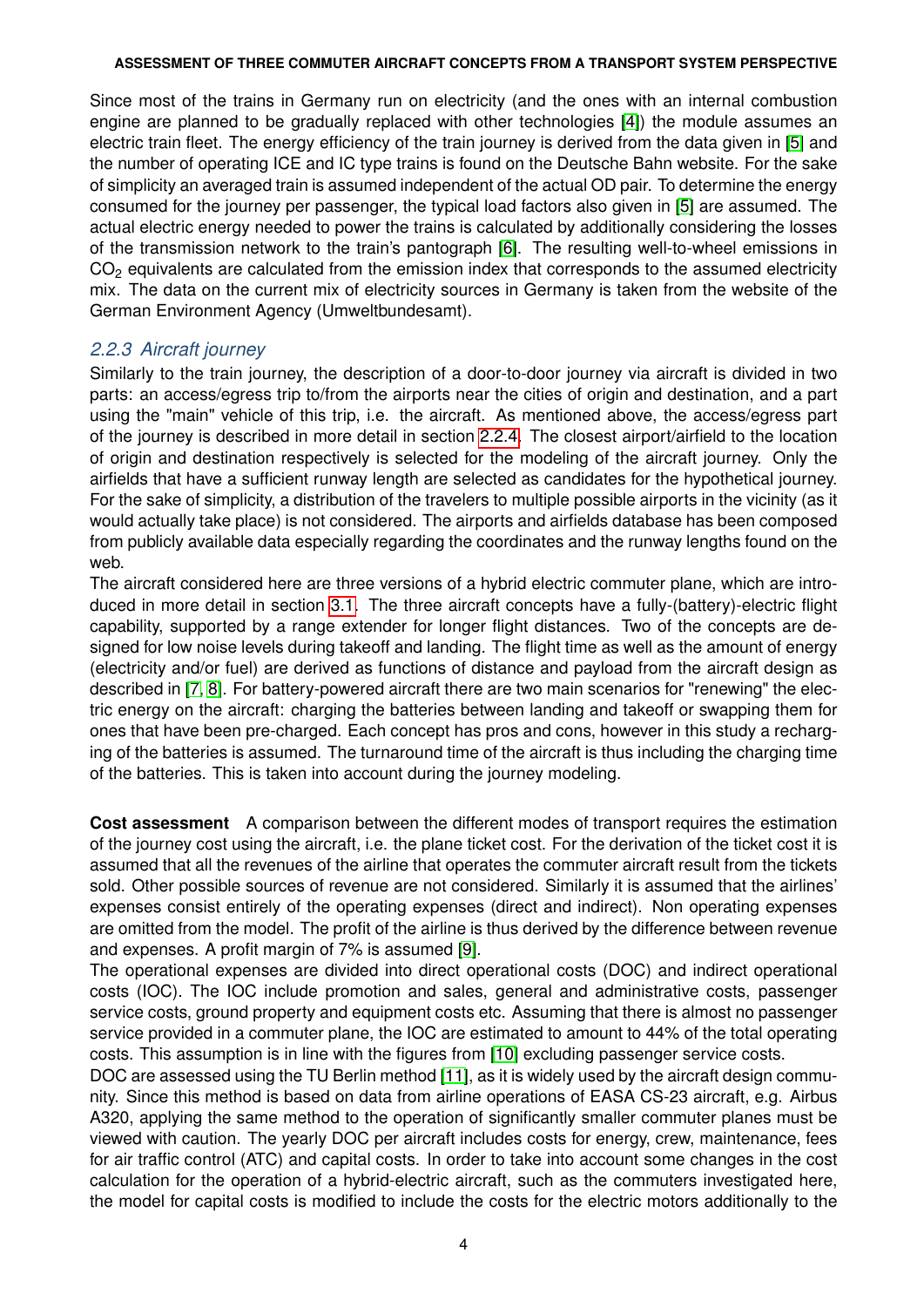gas turbines. For the electric motors including the power electronics a cost of 150  $\epsilon/kW$  is assumed, while the cost for the turboprop engines is modeled according to Gudmundsson [\[12\]](#page-12-11). Furthermore, the battery costs are added to the capital costs. The battery costs are calculated by multiplying the energy capacity with the price per kWh (here 100  $\epsilon/kWh$  are assumed with an exchange rate of 0.82  $€$  per USD) and the annuity factor for batteries. The latter is derived using a residual value factor of 40%, assuming a second life for the batteries, and a depreciation rate *DP*:

$$
DP = \frac{\text{Number of battery cycles}}{\text{Number of flight cycles per year}}.
$$
\n(1)

It is assumed that the batteries have a lifetime of 1500 cycles before being replaced. The number of flight cycles per year is calculated from the yearly operation time (potential yearly operation time minus the yearly forced downtime) divided by the average block time of a flight. The maintenance costs for the hybrid-electric aircraft are not modified in this study since it is not yet clear what impact a hybrid architecture will have on the maintenance. The crew costs for the operation of the commuter aircraft only include the costs for the cockpit crew (pilots) since it is assumed that no flight attendants will be required. The fees for ATC are mainly based on the Maximum Takeoff Mass of the aircraft. However, with the introduction of more (hybrid-)electric aircraft in the future and the rising requirements regarding the climate and noise impact of aviation, this fee structure is expected to change.

All the components of the capital costs except for the energy costs are calculated on a per-year basis. The cost per flight is derived from the yearly utilization (flight cycles). The energy costs per flight are calculated from the actual energy consumed for a flight and the respective prices for fuel and electricity. Finally, the ticket price per flight can be derived from the assumed IOC, profit margin, and considering a load factor of 74% (i.e. 14 passengers on a 19-seater).

**Environmental impact** The emissions related to the electricity required to charge the batteries and the emissions from the combustion of fuel need to be considered for the calculation of the environmental impact of the aircraft journey. The first part considers the well-to-tank (WTT) emissions from the production of electricity depending on the mix of electricity sources. It also takes into account the losses during transmission of the electricity and charging of the batteries. The second part considers the WTT emissions from the production and distribution of the used fuel [\[13\]](#page-12-12) and the tank-to-wake (TTW) emissions from the combustion of the fuel during flight.

The main combustion products of jet fuel with air are carbon dioxide (CO<sub>2</sub>) and water vapor (H<sub>2</sub>O). These emissions are proportional to fuel burn. Other emissions due to the non-ideal combustion include nitric oxide (NO) and nitrogen dioxide (NO<sub>2</sub>) (together termed NO<sub>x</sub>), sulfur oxides (SO<sub>x</sub>), and soot. The  $NO<sub>x</sub>$  emissions contribute to the formation of other greenhouse gases such as atmospheric ozone  $(O_3)$  and methane  $(CH_4)$  [\[14\]](#page-13-0). Other emissions, e.g. soot particles and water, can influence the formation of contrails and cirrus clouds, which have a warming impact. Since some of these emissions are more short-lived than others, their impact is bound to have a spatial and temporal variability.

In order to assess the environmental impact of aviation, an analysis normally considers an entire aircraft fleet over longer periods of time and utilizes more aggregative metrics, such as the Average Temperature Response [\[15\]](#page-13-1). Since the scope of this study is limited to a journey level, the environmental impact of each flight is estimated in terms of  $CO<sub>2</sub>$  equivalents. These can be calculated by multiplying the mass of the emitted gas by the gas' global warming potential (GWP). The masses of emitted gas for  $CO<sub>2</sub>$ , SO<sub>x</sub>, soot are calculated by multiplying the mass of the fuel burnt during a flight by the emission index of the respective gas. The emission indexes are taken from [\[14\]](#page-13-0) and the GWP values for Europe for a 100-year time horizon from [\[16\]](#page-13-2).

Unlike  $CO<sub>2</sub>$ , the emission of  $NO<sub>x</sub>$  depends on the load condition and characteristics of the engine, and on the ambient atmospheric conditions. In order to estimate the  $NO<sub>x</sub>$  emission the DLR fuel-flow method [\[17\]](#page-13-3) is used. This method calculates  $NO<sub>x</sub>$  emissions based on an engine's reference emission indexes for sea level static conditions. The fuel flow for the given ambient atmospheric conditions in each flight phase can be calculated from the flight profile of the aircraft. Furthermore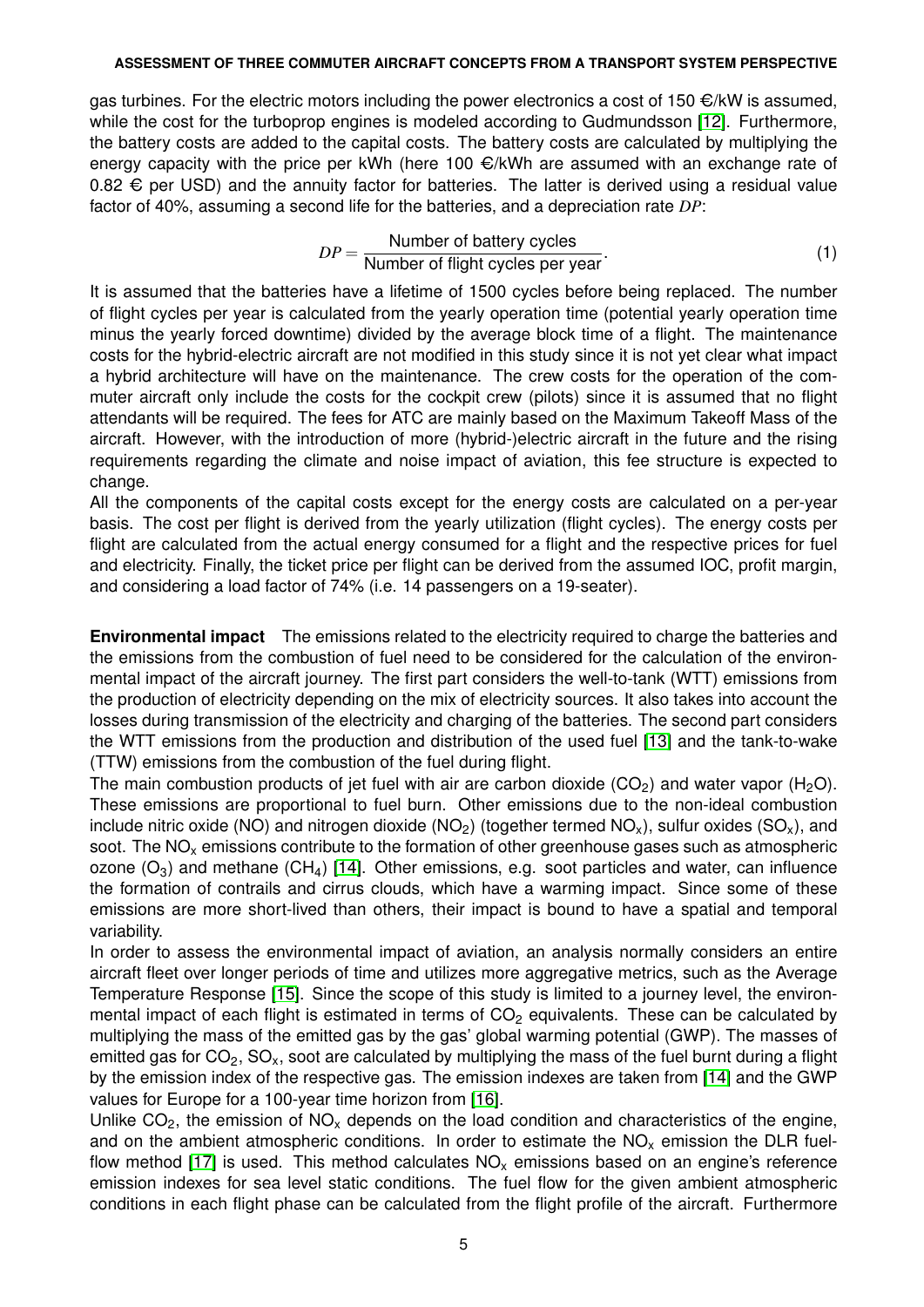the corresponding emission index can be derived from the emission characteristics of the engine. The total amount of emitted  $NO<sub>x</sub>$  is calculated using the  $NO<sub>x</sub>$  emission index and the fuel burnt in each flight phase. By multiplying this amount with the GWP of  $NO_{x}$ , the impact in terms of  $CO_{2}$ equivalents can be obtained.

### <span id="page-5-0"></span>*2.2.4 Access and egress modeling*

Since the framework scope includes the entire door-to-door journey, traveling with the previously mentioned three "main" modes of transport involves an access trip to and an egress trip from this "main" vehicle. For this purpose the journey modules encompass another module describing these access and egress trips, as seen in Figure [1.](#page-1-0) For the journey by car an average walking distance to and from the parking spot of the car is assumed. The access and egress trips for the train and aircraft journeys are schematically depicted in Figure [2.](#page-5-1)

<span id="page-5-1"></span>

Figure 2 – Diagram of access/egress model for train and aircraft journeys.

For the train journey the different access/egress modes include car, taxi, bus, rail-based public transport, bicycle, and walking. For each of these modes a series of distance-independent time factors is assumed, e.g. door-to-vehicle time, parking time, waiting time, etc. The values for these time factors are determined empirically. Additionally, a distance-dependent time factor is included, which takes into account the average speed of each mode to estimate the time between the location of origin/destination and the train station. Finally, a certain waiting time at the train station is taken into account. In order to estimate the average access and egress times, a statistical distribution of the choice of access/egress mode to the train station is adapted from [\[18\]](#page-13-4).

A similar concept of access and egress trips is assumed for the aircraft journey. Here the possible modes include car, taxi, bus and rail-based public transport. For airports that are located farther from the city of origin/destination (here a distance > 30 km is assumed) an additional possible mode of taking a train to reach the airport is included in the model. In that case the access/egress trips include a part to/from the railway station and riding the train to the airport. Again, the various distanceindependent time factors corresponding to the different modes are considered. Also the time on the vehicle(s) chosen for the access/egress trip is considered through the traveled distance and average speed. For the access trip to the airport an additional waiting time is taken into account based on the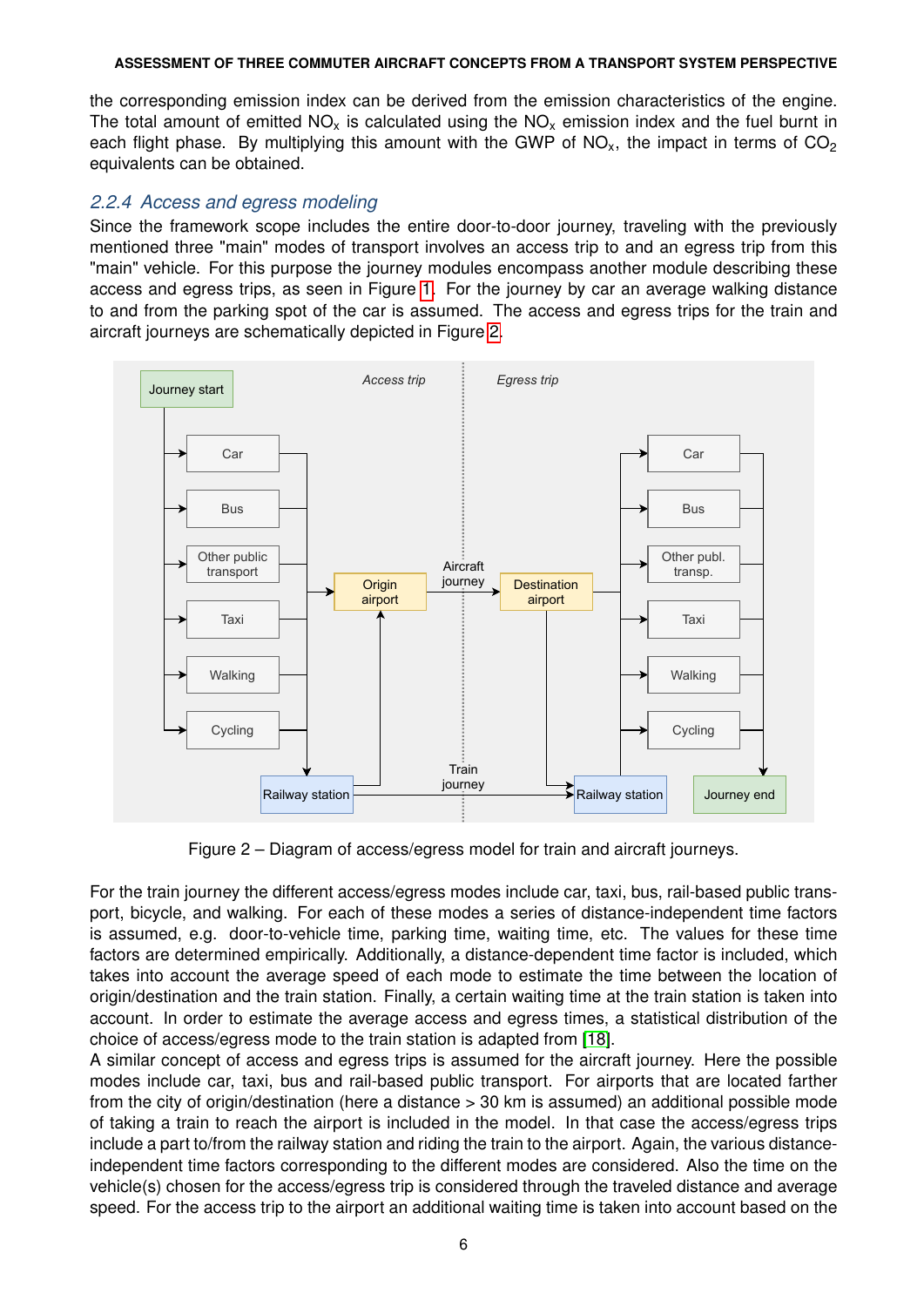recommended time buffer between arrival at the airport and flight departure. The average access and egress times are estimated using an adapted statistical distribution of the choice of access/egress mode to the airports from [\[19\]](#page-13-5).

The differences in the access/egress distribution of smaller airports compared to large commercial airports, which are more likely to have a good accessibility with public transport, as well as other regional characteristics are not considered for the sake of simplicity. Regional specifics are also not considered for the train stations or regarding the availability of certain access and egress modes. Since most analyses are intended to be conducted for multiple OD pairs, those local differences are expected to be averaged out statistically.

Regarding the evaluation of the entire door-to-door journey, only the time of the access and egress trip is taken into account. Since the costs and emissions of the access/egress trip are expected to be significantly less than those of the main part of the journey, they are not considered in the final cost and emission calculations of the journeys.

### 2.3 Market analysis

All cities in Germany with a population above 75,000 (data from statistical offices in Germany, date: 31 Dec. 2017 [\[20\]](#page-13-6)) are included for the generation of origin-destination (OD) pairs. The OD pairs are subdivided by distance in four different intervals starting at a distance of 200 km and using an increment of 200 km. The distance used for this categorization is chosen as the great-circle (GC) distance between the locations of origin and destination. This means that the actual door-to-door distances slightly differ due to the added access and egress trips to the airports and the deviation factors by which the connection via car or train would be multiplied. OD pairs with distances below 200 km are not considered, since it is assumed that the time benefit of the aircraft in this category would be negligible due to the access/egress trip as well as the time spent at the airport. OD pairs with distances above 800 km are not considered due to the fact that more than 95% of the cumulative share of scheduled passenger flights with 19-seater aircraft in the years between 2000 and 2018 were for distances below 800 km [\[21\]](#page-13-7).

The preferences of the passengers are described using a mode-choice model that is based on the assumption that the decision maker opts to maximize his utility. The utility *U* of each option is described as a linear function

$$
U = \sum_{i} \theta_i \cdot x_i \tag{2}
$$

where  $x_i$  is the *i*-th variable influencing the utility and  $\theta_i$  is the corresponding weight for this variable. The variables influencing the utility of each mode of transport in this model are: the travel time (in minutes), the travel cost (in Euro), the accumulated access and egress time (in minutes), the frequency of the connection (in minutes), the reliability (score from 0 to 10), the comfort (score from 0 to 10), and the boarding time (in minutes) for aircraft journeys. Additionally, in order to factor in an increasing awareness of the environmental impact of traveling that may influence the mode choice [\[22\]](#page-13-8), a further variable describing the environmental awareness of the passenger (score from 0 to 10) is included in the model and calibrated using data from [\[23,](#page-13-9) [24\]](#page-13-10).

The probability *P<sup>m</sup>* of choice *m* using the multinomial logit model [\[25\]](#page-13-11) can be calculated as

$$
P_m = \frac{e^{U_m}}{\sum_{k=1}^N e^{U_k}}\tag{3}
$$

with *U* representing the utility and *N* the number of available mode options. Each variable of the utility function, e.g. the travel cost, is normalized taking into account the mean value of all the different options as well as the so called anchoring effect. According to the principle of anchoring in decision making, an individual decides by comparing the available options to pre-existing information [\[26\]](#page-13-12). For example, when choosing a mode of transport, an individual has an expectation of the cost and duration of a certain journey and will base their decision not only on comparing the available options to each other, but also by comparing them to their expectation. The weights  $\theta$  of the variables are determined using the choice data from various corridors found in literature [\[27,](#page-13-13) [28,](#page-13-14) [29\]](#page-13-15).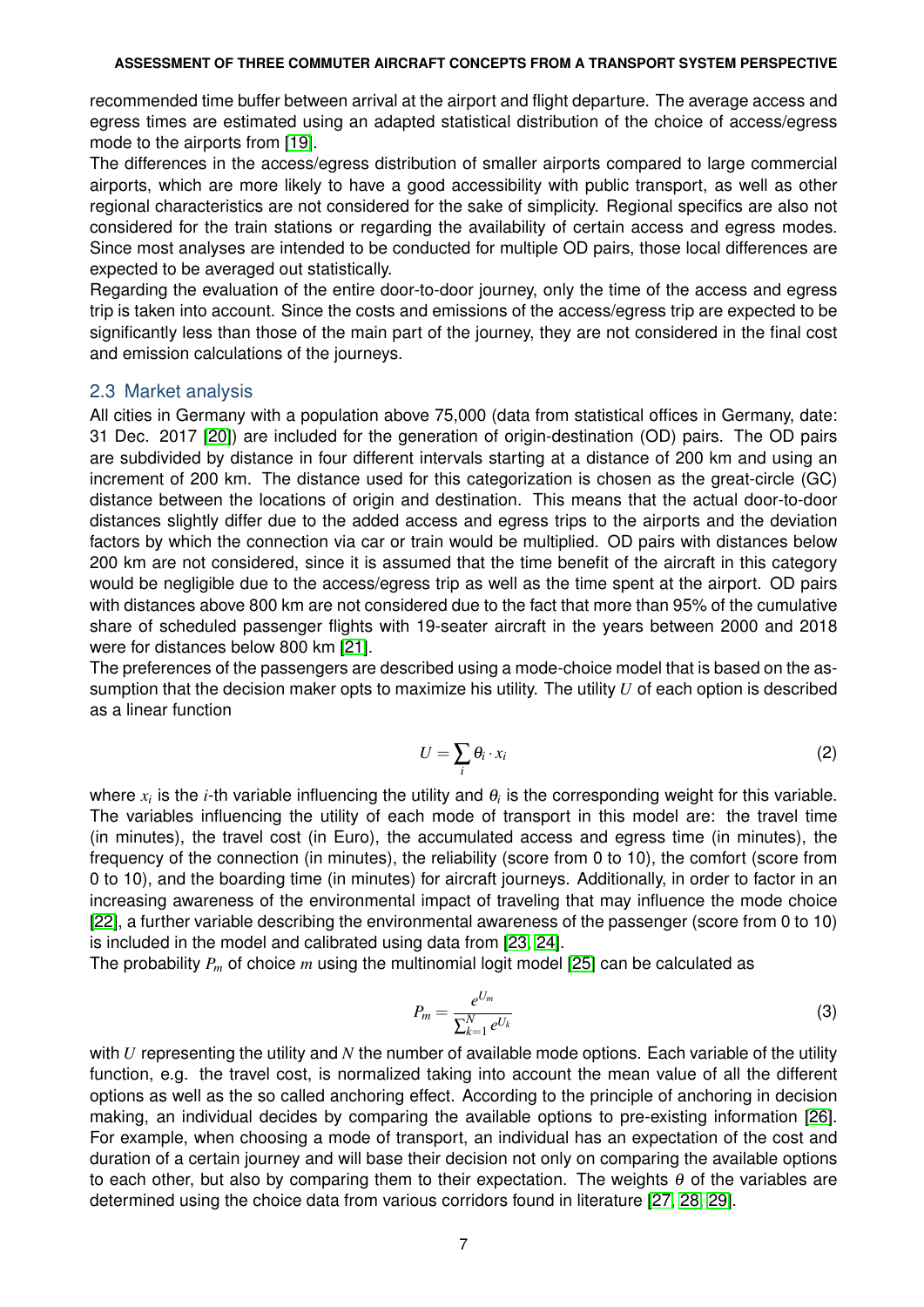Some passenger characteristics such as their income, and trip characteristics, e.g. business vs leisure, also influence the mode choice. For the sake of simplicity, an average passenger is modeled in this study and the trip is assumed to have a mean intended duration of stay of 6 hours at the location of destination. The implementation of this methodology within the assessment framework allows an estimation of the choice probabilities of different modes of transport on a given OD pair.

## **3. Commuter aircraft concepts as a use case**

After having introduced the methodology implemented within the analysis framework, the relevant data regarding the investigated commuter aircraft as well as the underlying assumptions for the analysis will be presented in the following sections. Finally some analysis results for different scenarios will be presented.

## <span id="page-7-0"></span>3.1 Commuter aircraft concepts

In order to demonstrate the potential of the presented analysis framework, three novel hybrid-electric commuter aircraft are modeled as modes of transport within the framework. All three hybrid-electric aircraft have an all-electric flight capability and the gas turbine serves a range extender function. The E19a represents an optimized solution for passenger transport from conventional airports. The E19b and E19c, on the other hand, offer passenger and cargo transport and are designed for low-noise operation on short airfields in densely populated areas. The electrical propulsion and battery technology for the E19a is assumed to be state-of-the-art. The E19b and E19c, however, are designed with a technology level of 2030+ in mind. Additionally, an existing turboprop commuter aircraft, the Dornier Do228, named Ref19 here, which serves as a reference for the design of the other aircraft, is also introduced in the analysis framework. The most important technical data of the four commuter aircraft is listed in Table [1.](#page-7-1) A more extensive description of the hybrid-electric concept E19a can be found in [\[7\]](#page-12-6) and for the silent hybrid-electric concepts E19b (parallel hybrid-electric propulsion) and E19c (serial hybrid-electric propulsion) in [\[8\]](#page-12-7).

<span id="page-7-1"></span>

|                                 | Ref19 | E <sub>19a</sub> | E <sub>19</sub> b | E <sub>19c</sub> |
|---------------------------------|-------|------------------|-------------------|------------------|
| Operating empty mass [kg]       | 3900  | 6621             | 6418              | 6411             |
| Installed engine mass [kg]      | 590   | 763              | 838               | 884              |
| Battery mass [kg]               |       | 2018             | 1848              | 1838             |
| Battery specific energy [Wh/kg] |       | 230              | 400               | 400              |
| Cruise speed [kts]              | 230   | 160              | 140               | 140              |
| Range at max. payload [km]      | 230   | 190              | 266               | 283              |

Table 1 – Technical data of commuter aircraft.

## 3.2 Use-case assumptions

Most of the data and assumptions used in the analysis were mentioned in the previous sections. The car used for the comparison is modeled as a midsize diesel car and the fuel price for diesel is assumed to be 1.3  $\epsilon$ /l. The jet-fuel price is assumed at 0.4  $\epsilon$ /l (commercial kerosene consumption has been tax-exempt in the European Union) and the electricity price for non-household consumers at 0.086  $\epsilon/kWh$ . For the calculation of the market shares using the presented mode-choice model, connection frequencies of 60 minutes for the train and 160 minutes for the aircraft journey are assumed. The additional parameters of comfort and reliability of the different modes are set to a fixed value of 5 (on a score from 0 to 10) for all the modes, since these parameters are subjective and may depend on the specific connection.

An overview of the cities and airports/airfields used in this study is depicted on a map in Figure [3.](#page-8-0) The different scenarios evaluated in this study include the following:

• An increased number of available airports for the commuter plane by also using the existing airfields with a sufficient runway length in addition to the commercial airports (see Figure [3\)](#page-8-0).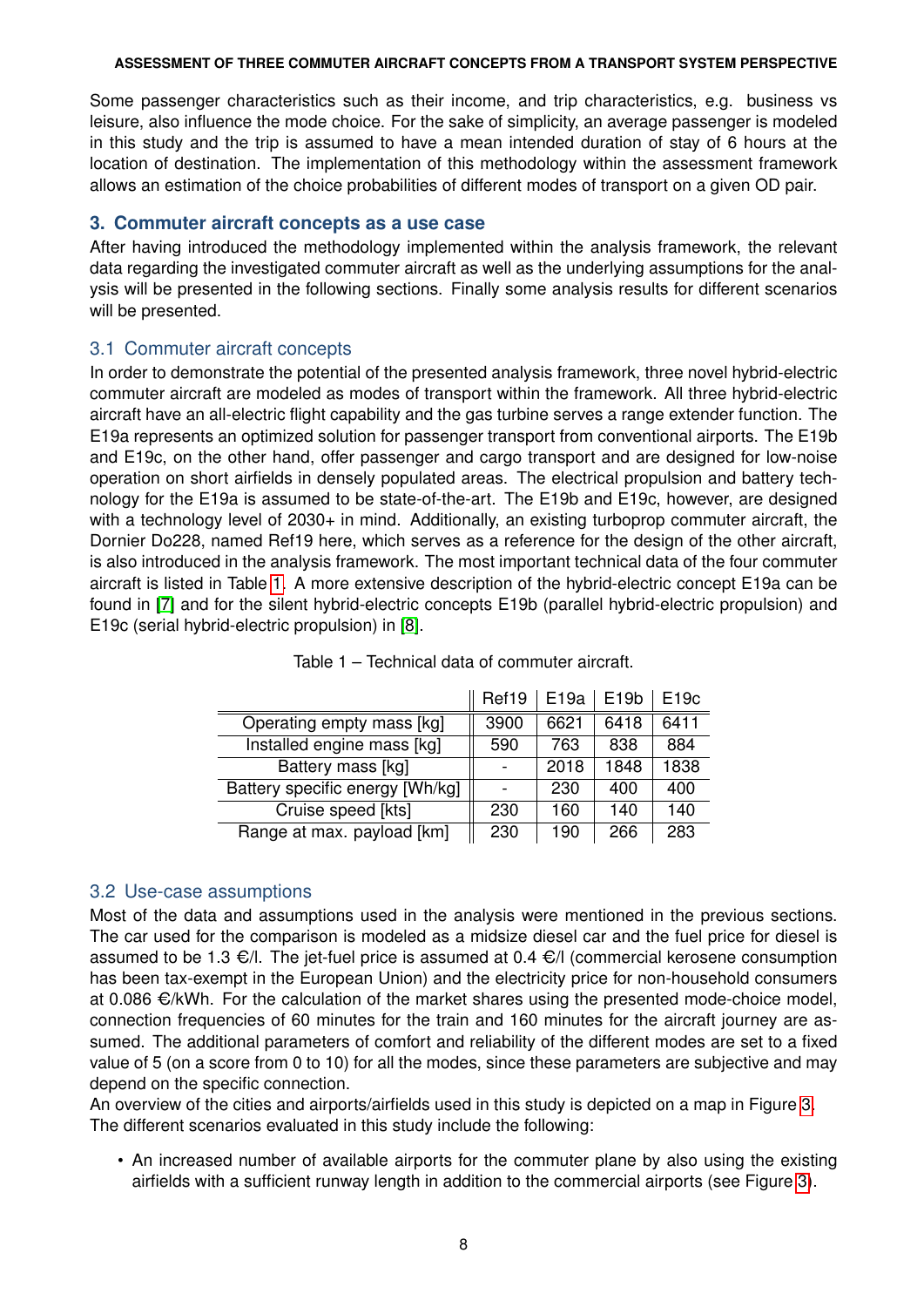<span id="page-8-0"></span>

Figure 3 – Map of German cities with a population above 75,000 and all airfields in Germany. The size of the orange dots is proportional to the population of the cities.

• An increased emission tax for all transport modes (tax per amount of emitted  $CO_{2,eq}$ ) and a more renewable electricity mix.

Changes in overall travel demand due to e.g. cost differences are ignored for this analysis. Also the possible impact of an increased electricity demand on the electricity price due to more electricitypowered vehicles is not taken in to consideration. The available ATC capacities are not considered for the analysis of the aircraft journeys, which might in reality lead to increased turnaround times or ATC fees. All these effects would require a dynamic modeling with system feedbacks that are outside the scope of the current analysis.

Regarding the environmental impact assessment, it needs to be mentioned that the greenhouse gas emissions consider only the operational part of the journeys, i.e. the environmental impact of the manufacturing and end-of-life phase of the vehicles is not taken into account for this assessment. Even though the operational phase is considered to play the most significant role in the life cycle assessment of the vehicles, a complete life cycle analysis would be required in order to have a clear view of the respective environmental impact of the studied modes. Finally, it needs to be mentioned that the GWPs of some of the emitted gases is potentially estimated too high, as the commuter aircraft flies at lower altitudes compared to bigger aircraft that are considered in the literature on the GWP factors.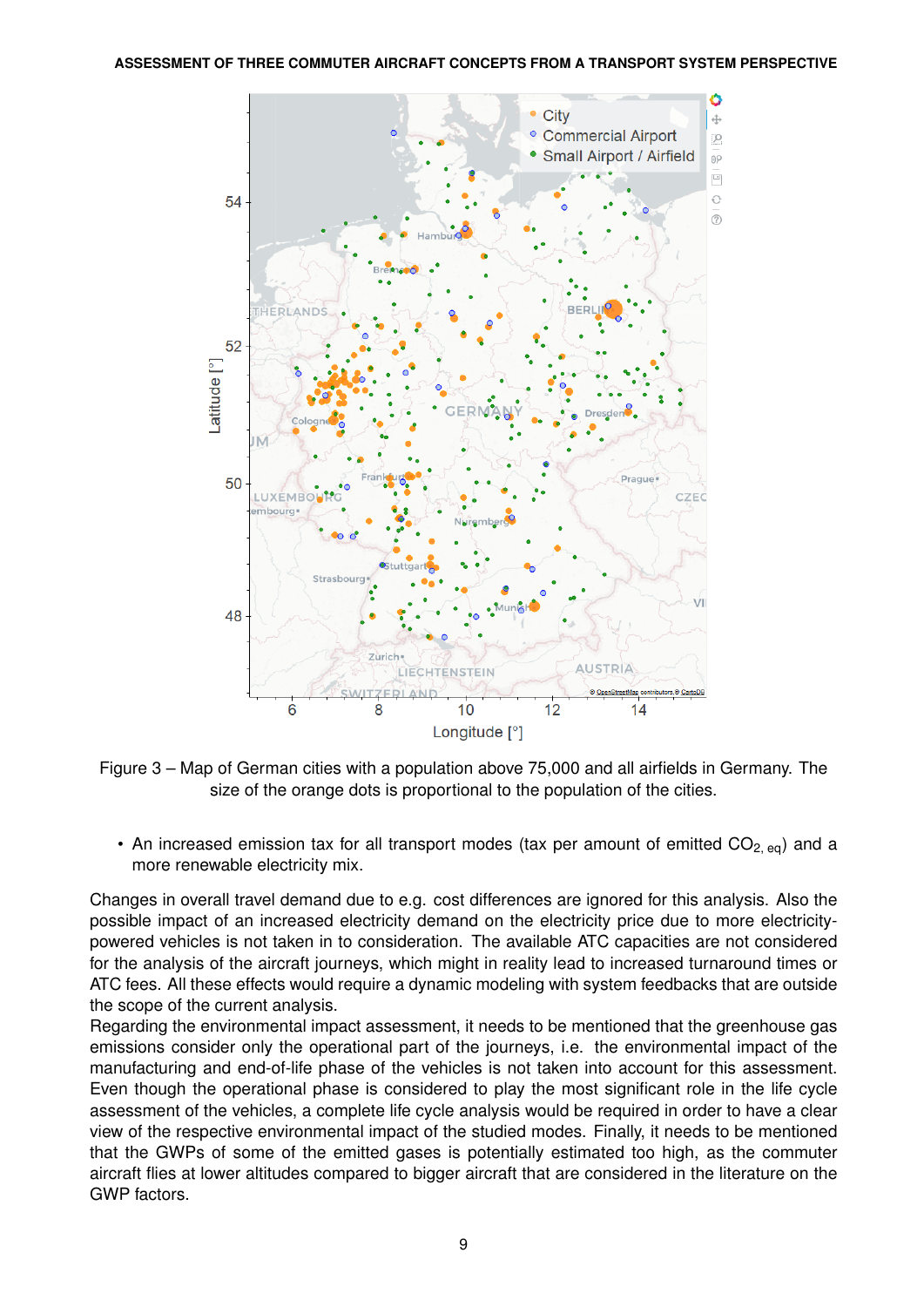### 3.3 Analysis results

In order to visualize some of the calculations done within the analysis framework, the results of a sample door-to-door journey using different modes of transport are depicted in Figure [4.](#page-9-0) More specifically the time, cost, energy and GHG emissions for an exemplary door-to-door journey and the six different modes of transport (diesel car, train, four different commuter aircraft) are shown. In the case of the journey time, it can be seen that due to the high access/egress time to and from the airport the aircraft journeys are only slightly faster compared to the car and train journeys. It can also be observed that the silent aircraft concepts, i.e. E19b and E19c, have a slightly higher journey time compared to the other two aircraft, due to the lower average speed. Regarding the journey cost per person the hybrid-electric aircraft (E19a, E19b, E19c) perform the worst, mostly due to the higher capital costs for the aircraft. In terms of energy per person, the hybrid-electric aircraft perform better than the reference aircraft (and than the diesel car), as a big proportion of the journey energy is provided by the electric powertrain, which is more efficient than its thermal engine counterpart. Finally, with respect to the GHG emissions per person, the reference aircraft performs the worst compared to all other modes. Even though the energy consumed per person for the reference aircraft journey is comparable to the one needed for the car journey, the climate impact of the former is significantly higher due to the emission at higher altitudes.

<span id="page-9-0"></span>

Figure 4 – Analysis results for different journeys (ICE car, train, four commuter aircraft) regarding time (access/egress, main), cost, energy consumed at the vehicle (electricity, fuel), emissions (WTT, TTW) for one exemplary connection between Hamburg and Dresden (GC distance: 378.4 km).

By conducting these calculations for all the possible OD pairs modeled within the assessment framework and using the presented mode-choice model, the market shares of the different modes can be derived. The results of such an analysis are shown in Figure [5](#page-10-0) in the form of box plots and divided into different distance categories. The lower and upper borders of the box represent the first and third quartile of the dataset distribution and the orange line inside the box shows the median of the dataset. The whiskers outside the box depict the datasets at a distance smaller that 1.5 times the boxes height (interquartile range) and the circles beyond the whiskers are the dataset outliers that do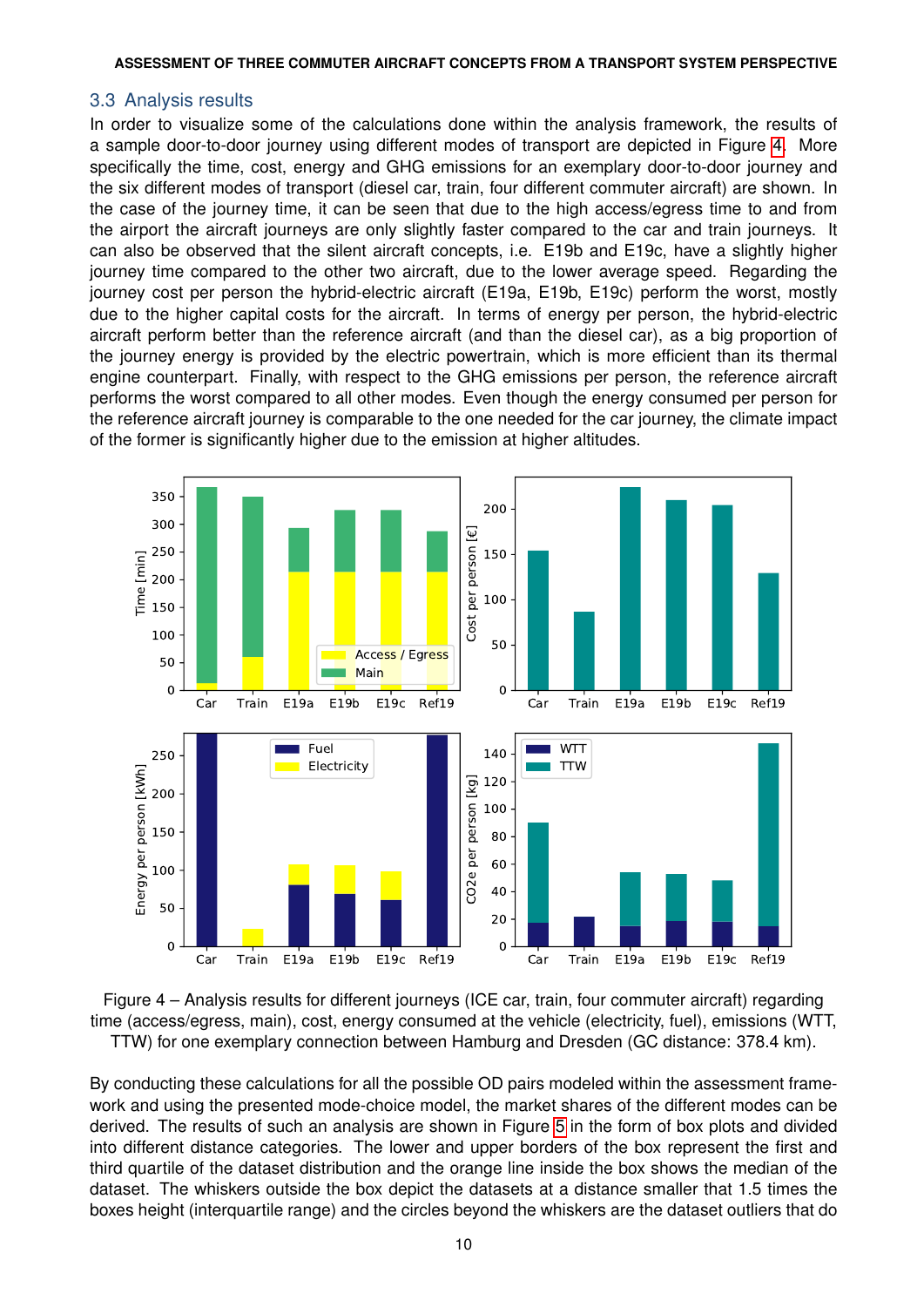not fall within this range. It can be seen that with increasing journey distance the market shares of the two commuter aircraft chosen for comparison, namely the E19a and E19c, also increase, while the market share of the car journey decreases. The train is still the most competitive for all three distance categories due to the lower journey cost and the fact that the door-to-door time for the aircraft journeys is quite long (because of the access/egress time).

<span id="page-10-0"></span>

Figure 5 – Box plot of average market share per distance category per vehicle with only existing commercial airports.

Assuming that the commuter aircraft can also be operated using the existing airfields that offer a sufficient runway length, the analysis can be repeated. In Figure [6](#page-10-1) an increased aircraft market share can be seen, especially for longer distances. This is due to the fact that on average the access/egress time to the airport decreases through the availability of more airports. For the E19a aircraft the market share in the distance segment 600 to 800 km almost doubles, while for the E19c, which has a significantly lower take-off field length requirement, the market share nearly triples.

<span id="page-10-1"></span>

Figure 6 – Box plot of average market share per distance category per vehicle with all airfields.

Different strategies to reduce greenhouse gas emissions from the transportation sector are currently being discussed in politics and the public. An analysis framework that allows the investigation of dif-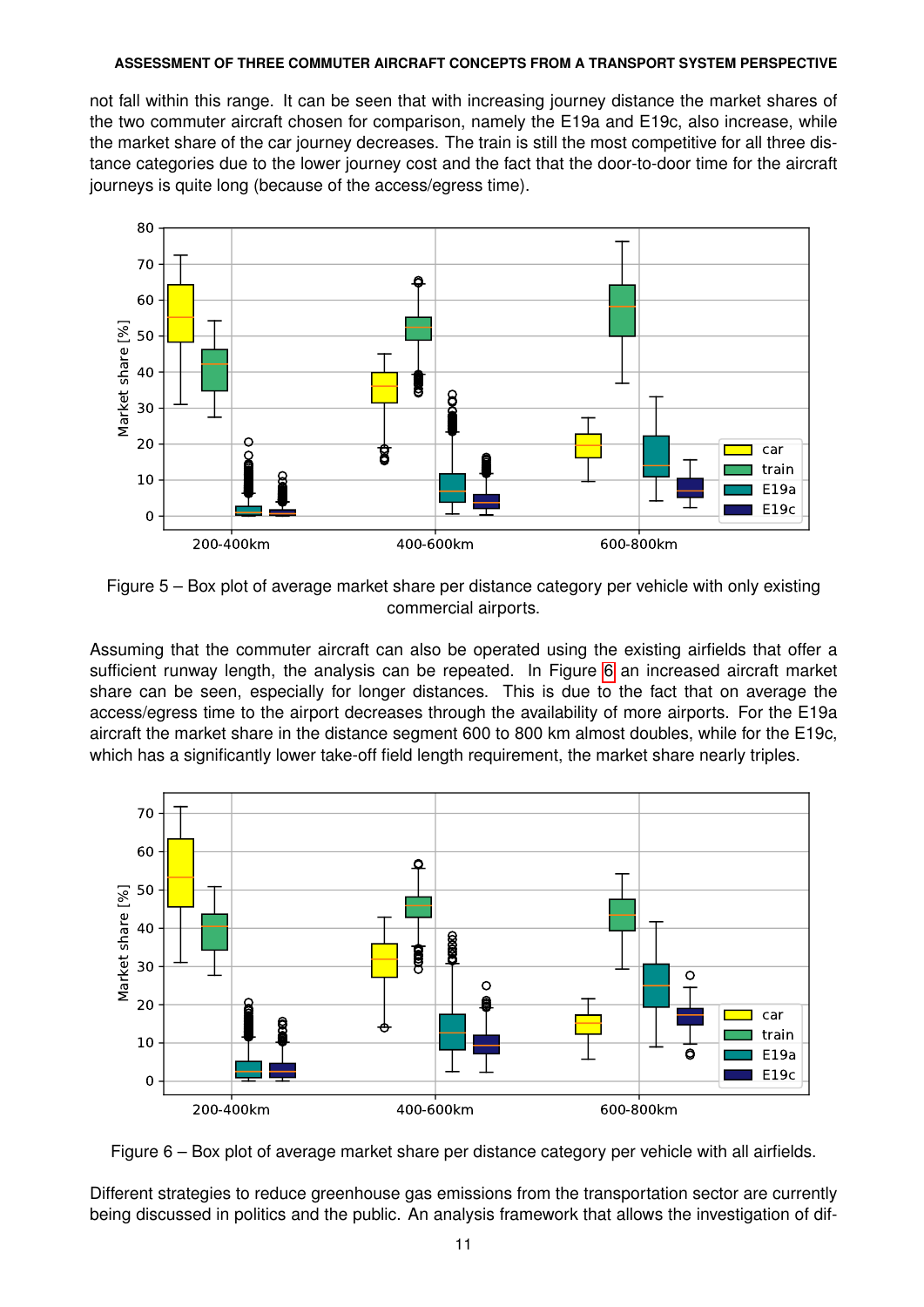ferent scenarios, such as the one presented here, can help visualize the effect of different strategies on the transportation system. Figure [7](#page-11-0) represents a reference case with the E19a and the Ref19 as air transportation modes and an underlying assumption of 10  $\epsilon$  per ton of CO<sub>2, eq</sub> emitted and the German electricity mix of 2019 (0.338 kg  $CO_{2, eq}/kWh$  [\[30\]](#page-13-16)). Figure [8](#page-11-1) depicts an example of a different policy by introducing an emission tax of 150 Euro per ton of  $CO<sub>2, eq</sub>$  emitted and assuming the electricity mix of Sweden for 2019 (0.008 kg  $CO_{2, eq}/kWh$  [\[30\]](#page-13-16)). For this simulation the WTW emissions are taken into account. It can be observed that preference for "greener" modes of transport, especially the train, increases slightly, while the market share for the turboprop commuter plane Ref19 slightly decreases.

<span id="page-11-0"></span>

Figure 7 – Box plot of average market share per distance category per vehicle with commercial airports assuming an emissions tax of 10 Euro per kg  $CO<sub>2. eq</sub>$  and the electricity mix of Germany.

<span id="page-11-1"></span>

Figure 8 – Box plot of average market share per distance category per vehicle with commercial airports assuming an emissions tax of 150 Euro per kg  $CO<sub>2, eq</sub>$  and the electricity mix of Sweden.

All in all, it is demonstrated that using the introduced analysis framework the impacts of changes in the aircraft design, as well as changes in the surrounding transportation environment on the behavior of the transportation system can be visualized.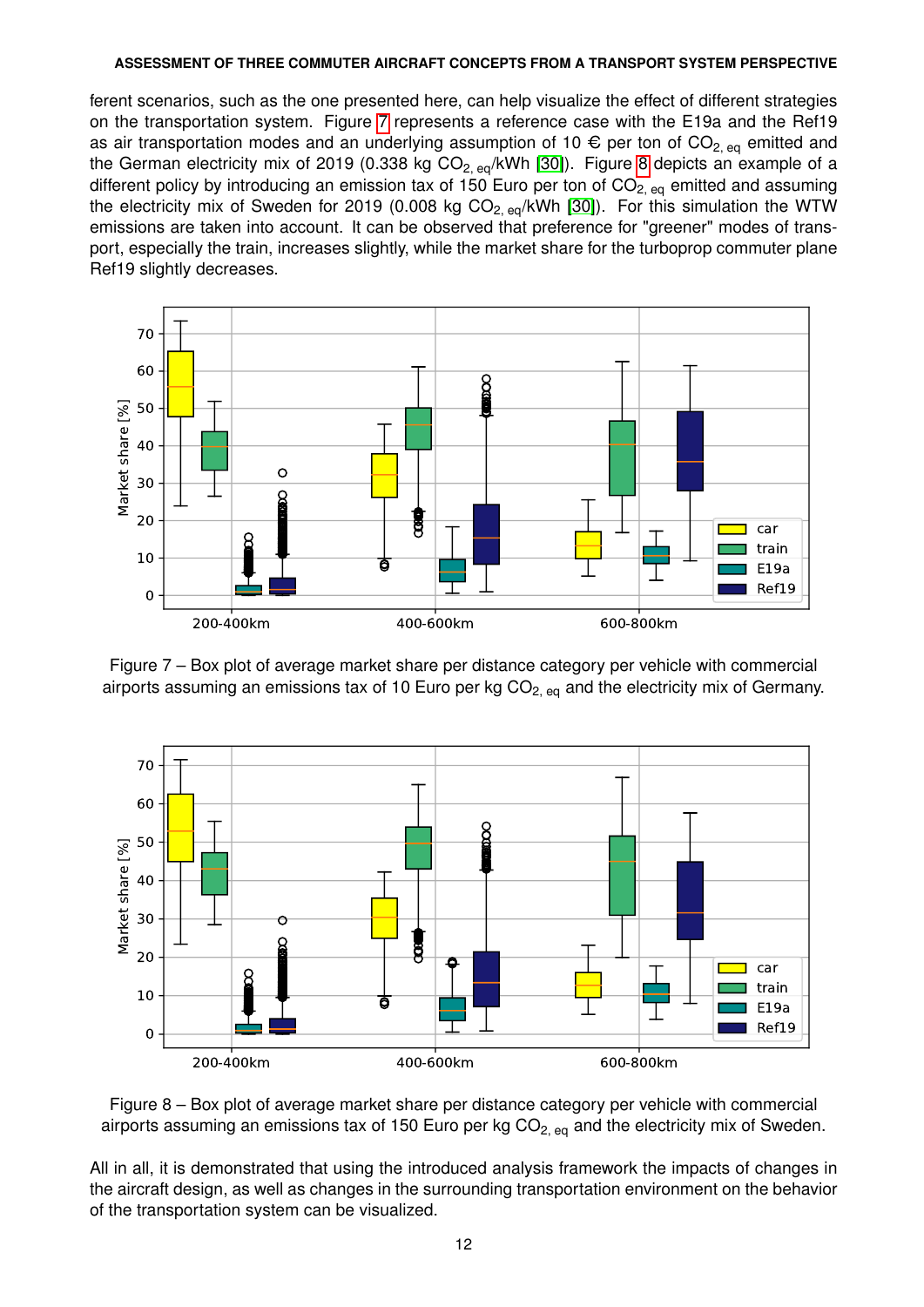### **4. Summary and Discussion**

This paper presented a framework for the analysis of aircraft as part of a wider transportation system including other modes of transport and considering the door-to-door traveling for passengers. Based on the use case of different commuter aircraft and assuming different future operation scenarios some of the capabilities of the developed framework were demonstrated.

As seen from the analysis results, it was possible to visualize the effect that changes in certain parameters regarding the aircraft, e.g. required runway length, or the overall transportation system, e.g. a tax on GHG emissions, may have on the performance of the commuter aircraft as part of a transportation system. The ability to explore the effect of such parameters or the influence of different operational environments/scenarios on the performance of an aircraft can open up new possibilities to aircraft designers as well as to stakeholders involved in the transport sector.

### **5. Acknowledgments**

The authors would like to thank Karin Dietl and Giorgio E. Bona for their substantial contribution to the conception and development of the analysis framework. The authors would also like to thank Alberto Menendez Ruiz De Azua and Simon Vial for their contribution to the development of the mode-choice model, as well as Mitul P. Gopani and Wout Frijters for their contributions to the access and egress models.

### **6. Copyright Statement**

The authors confirm that they, and/or their company or organization, hold copyright on all of the original material included in this paper. The authors also confirm that they have obtained permission, from the copyright holder of any third party material included in this paper, to publish it as part of their paper. The authors confirm that they give permission, or have obtained permission from the copyright holder of this paper, for the publication and distribution of this paper as part of the ICAS proceedings or as individual off-prints from the proceedings.

### **References**

- <span id="page-12-0"></span>[1] Lambe A B and Martins J R R A, Extensions to the Design Structure Matrix for the Description of Multidisciplinary Analysis, Design, and Optimization Processes. *Structural and Multidisciplinary Optimization*, Vol. 46, pp 273-284, 2012.
- <span id="page-12-1"></span>[2] Solomon H, *Geometric Probability*. Society for Industrial and Applied Mathematics, 1978.
- <span id="page-12-2"></span>[3] Department for Business Energy & Industrial Strategy (BEIS), 2019 Government greenhouse gas conversion factors for company reporting: Methodology Paper for Emission Factors. *Final Report*, 2019.
- <span id="page-12-3"></span>[4] NOW GmbH, Deutsches Zentrum für Luft- und Raumfahrt e. V., Institut für Fahrzeugkonzepte, *Marktanalyse alternativer Antriebe im deutschen Schienenpersonennahverkehr*, 2020. Available: [https://www.now-gmbh.de/en/news/pressreleases/](https://www.now-gmbh.de/en/news/pressreleases/high-market-potential-for-alternative-drives-in-rail-transport) [high-market-potential-for-alternative-drives-in-rail-transport](https://www.now-gmbh.de/en/news/pressreleases/high-market-potential-for-alternative-drives-in-rail-transport)
- <span id="page-12-4"></span>[5] DB Regio AG & Deutsche Bahn AG, Grundlagenbericht zum UmweltMobilCheck, *Report*, 2019.
- <span id="page-12-5"></span>[6] ifeu, EcoPassenger: Environmental Methodology and Data. *Report*, 2016.
- <span id="page-12-6"></span>[7] Atanasov G, van Wensveen J, Peter and Zill T, Electric commuter transport concept enabled by combustion engine range extender. *Deutscher Luft- und Raumfahrtkongress (DLRK)*, Darmstadt, Germany, 2019.
- <span id="page-12-7"></span>[8] Wassink P, Atanasov G, Hesse C and Fröhler B, Conceptual Design of Silent Electric Commuter Aircraft. *32nd Congress of the International Council of the Aeronautical Sciences, ICAS 2021*, Pudong Shangri-La, Shanghai, China, September 6-10, 2021.
- <span id="page-12-8"></span>[9] Taneja N K, *Airline Survival Kit*. 1st Edition, Routledge, London, 2017.
- <span id="page-12-9"></span>[10] Douglas Aircraft Co. Inc., Study of short-haul aircraft operating economics, Volume 1. *Technical Report prepared for Aeronautical Systems Office, NASA*, Report Number NASA-CR-137685, 1975.
- <span id="page-12-10"></span>[11] Thorbeck J and Scholz D, DOC-Assessment Method—TU Berlin—DOC Method. *3rd Symposium on Collaboration in Aircraft Design*. Linkoeping, Sweden, 2013.
- <span id="page-12-11"></span>[12] Gudmundsson S, *General aviation aircraft design. Applied methods and procedures*, 1st edition, Butterworth-Heinemann, Oxford, 2014.
- <span id="page-12-12"></span>[13] COWI Consortium, Study on actual GHG data for diesel, petrol, kerosene and natural gas. *Final Report, prepared for European Commission DG ENER*, 2015.